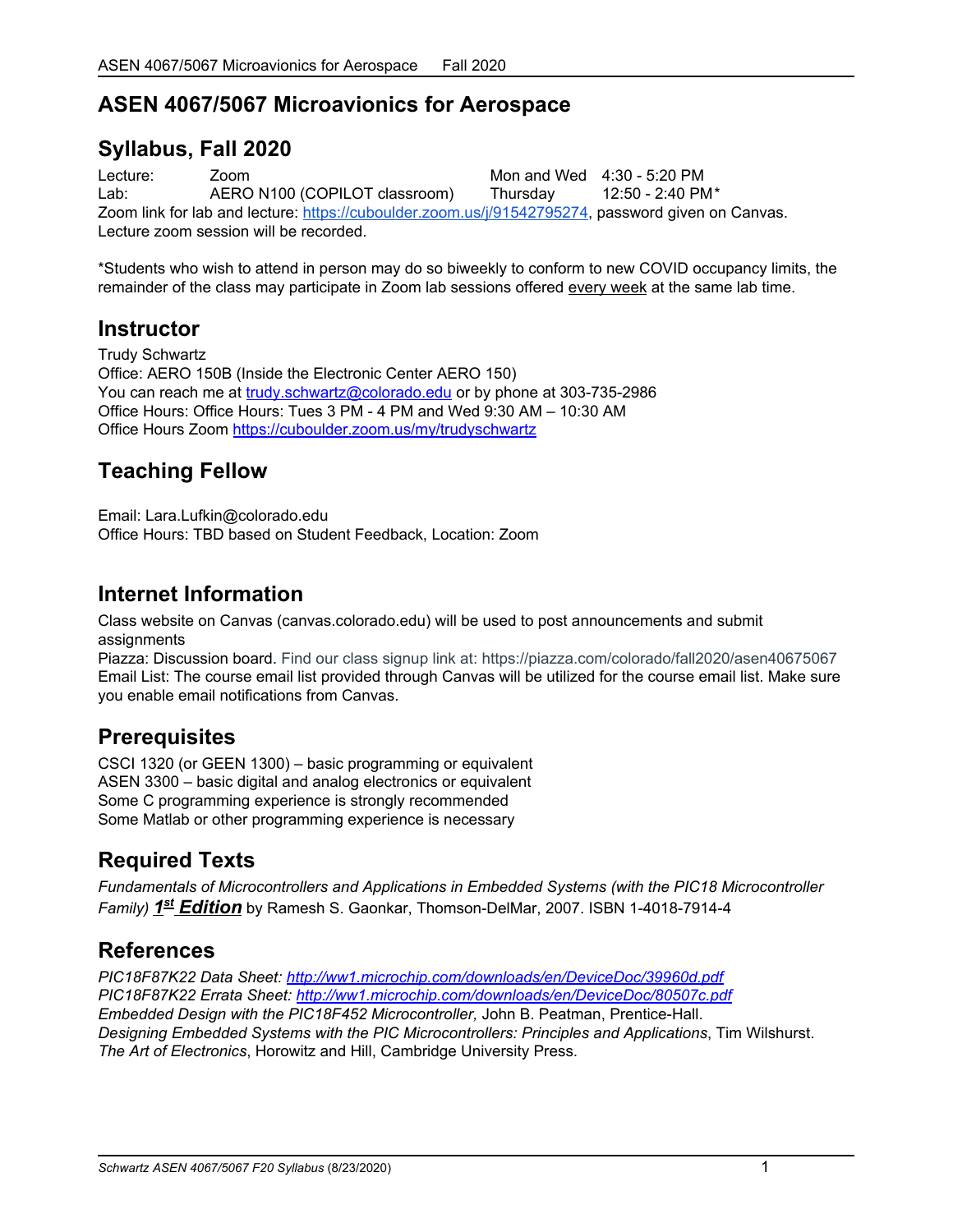### **Learning Goals**

Basic microcontroller architecture and memory Assembly and C language microcontroller programming Analog to Digital Conversion, and Digital to Analog Conversion Basic sensors, microcontroller and sensor interfacing Interfacing to peripherals Interrupts and timing Developing hardware/software systems Embedded system debugging and troubleshooting

# **Course Calendar**

Refer to Schedule 2020 document posted on Canvas [\(https://canvas.colorado.edu\)](https://canvas.colorado.edu/).

### **Required Hardware**

This course was originally designed around the QwikFlash board that came as a kit students soldered themselves to supplement the Gaonkar book. The QwikFlash board had been used previously in this class for about 10 years, and contained outdated hardware – the PIC18F452 in particular. In 2014, we moved to a custom in-house PCB design with a two-part setup, a PIC Board and a Base Board, which utilized the PIC18F87K22 – but this solution was labor intensive to support our own PCB fabrication. The PIC18F87K22 is all around very capable in the PIC18 family as measured by program memory size, RAM size, number of peripherals and low power consumption. In 2017, to keep up with student demand, it was more cost effective to purchase a commercial-off-the-shelf (COTS) development board, the EasyPIC PRO V7 from MikroElectronika; which is readily available on Digikey or Mouser. The EasyPIC PRO V7 also consists of a main baseboard, and interchangeable PIC boards, where the default board is the PIC18F87K22 that we had already been using! For more information, refer to the hardware documents and datasheets provided on Canvas.

The intent of the modular baseboard/PIC board setup is to provide students a potential design to utilize for many different microcontroller needs. Students can start with the full EasyPIC PRO v7 as the microcontroller setup for initial development, then for other courses or projects design a custom-sized Base Board / Daughter Board later to satisfy particular design requirements to fit in a cubesat, rover, airplane, etc. or to add additional microcontroller capabilities. Each small PIC board (in many varieties) are available COTS for only ~\$20. Not only does this give a head start on the hardware (every year there is at least one senior or grad project that never gets their hardware working), it also gives a head start on the software and provides familiarity with the PIC microcontroller family. If they choose, students can also leverage the EasyPIC PRO v7 to prototype a piece of their Senior, Grad or research project as their final project in this Microavionics class.

We have decided to invest *significantly* in this set of EasyPIC PRO v7 development boards in the hopes that they will last for many years to come and therefore they are the property of the department that will be on *loan* to you. We will also provide a protective padded static bag, static strap, laptop case and all the accessories. This also means *you are responsible* for treating all the hardware appropriately and will be held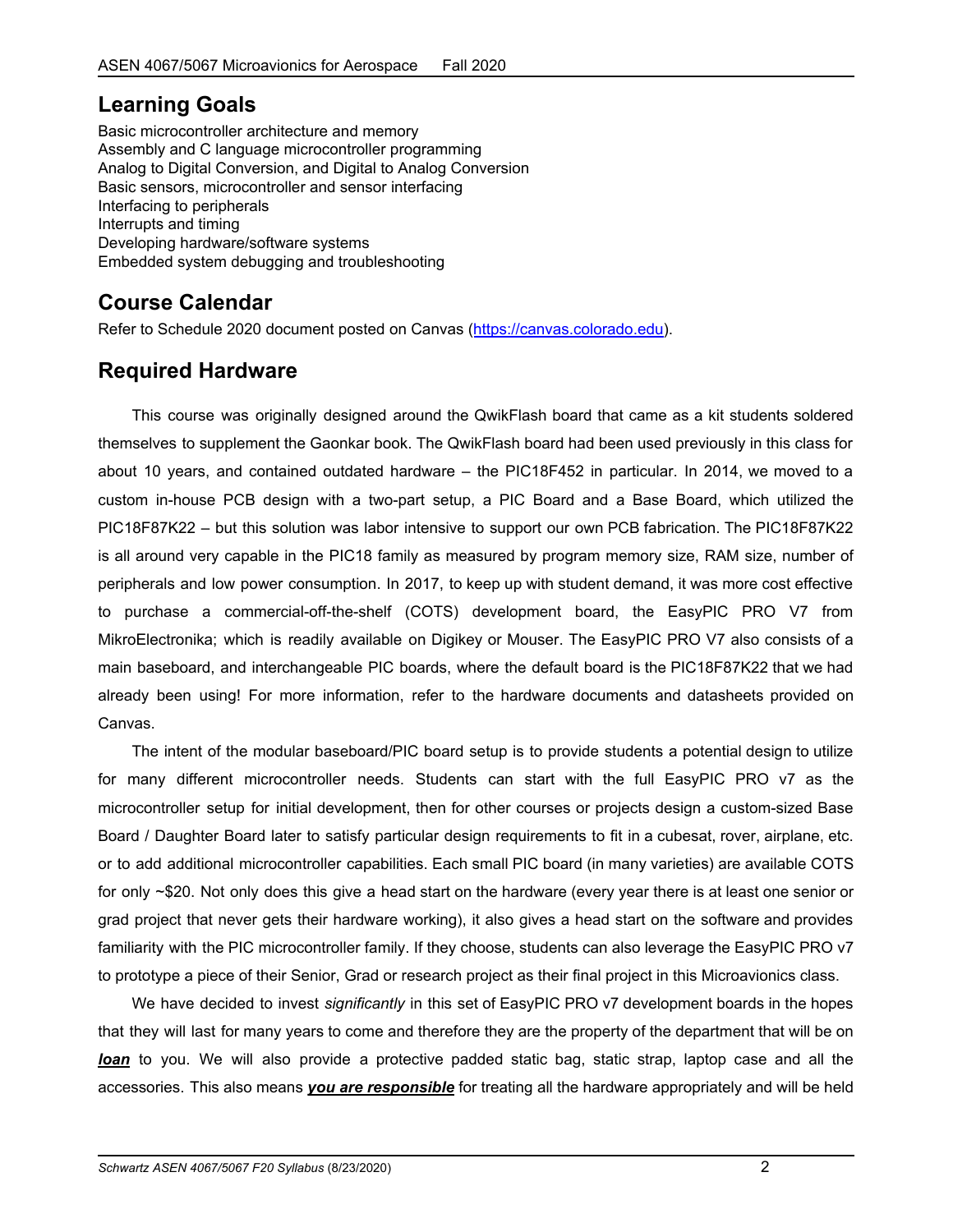responsible for fixing or replacing the hardware. ALWAYS place the hardware in the provided padded anti-static bag and laptop case when not in use, and do not expose to excessive heat (i.e. do not leave in your car!). We will also provide the PicKit-3 In-Circuit Debugger for use as a programmer and debugger for the microcontroller as well as a kit of accessories and testing components to complete the labs. In addition, this semester each student will check out the coveted Analog Discovery 2, a USB powered oscilloscope and function generator.

#### **Overview**

The world of aerospace engineering is growing quickly and becomes more interdisciplinary every year. The major aerospace products such as aircraft and satellites are becoming more complex and intelligent in part due to the explosion of information technology. This increase in capabilities requires more detailed information about the system state, provided by sensors and processed in real-time to make a decision based about a future action. The collection and processing of these data is often made by a distributed network of inexpensive processors called microcontrollers.

This course has been developed to provide engineers with a basic understanding about the fundamental architecture of a microcontroller and how it operates and interfaces with both sensors and actuators. While the course does tend towards sensors that are useful in aerospace engineering the concepts are applicable to all disciplines of engineering. The goal of this course is to learn how to interface sensors to a microcontroller, collect input, make decisions and take an action in real-time.

To gain a full appreciation about how microcontrollers work you will develop your own software code using MPLAB X to program the development board hardware. This board uses the Microchip PIC18F87K22 microcontroller and will be the foundation of the course. In this course you will "**learn by doing**" conducting lab assignments and a semester final project using the PIC18F87K22. This will include programming in assembly language and then C to collect data from external sources such as a serial terminal, temperature or rotary sensors, etc. and outputting results to a liquid crystal display (LCD), or an actuator such as a servo.

#### **Class Format**

This class is a senior/grad level Aerospace Engineering Sciences elective designed to provide students with some background and experience working with microcontrollers in specific Aerospace applications. The course meets three times each week for a total of 3.5 hours. This includes two 50-minute lecture periods and one 1-hour 50-minute lab period. Lectures are generally much more productive for students if you are ready to ask questions. **This lecture format expects students to come prepared!** Being prepared means doing the required reading *before* lecture and attempting all of the labs prior to the assigned lab period. All of the labs will take more that the allotted lab period, as a result you should attempt the labs on your own *before* the lab session. The lab periods should be used to receive assistance from the instructor/TF and to help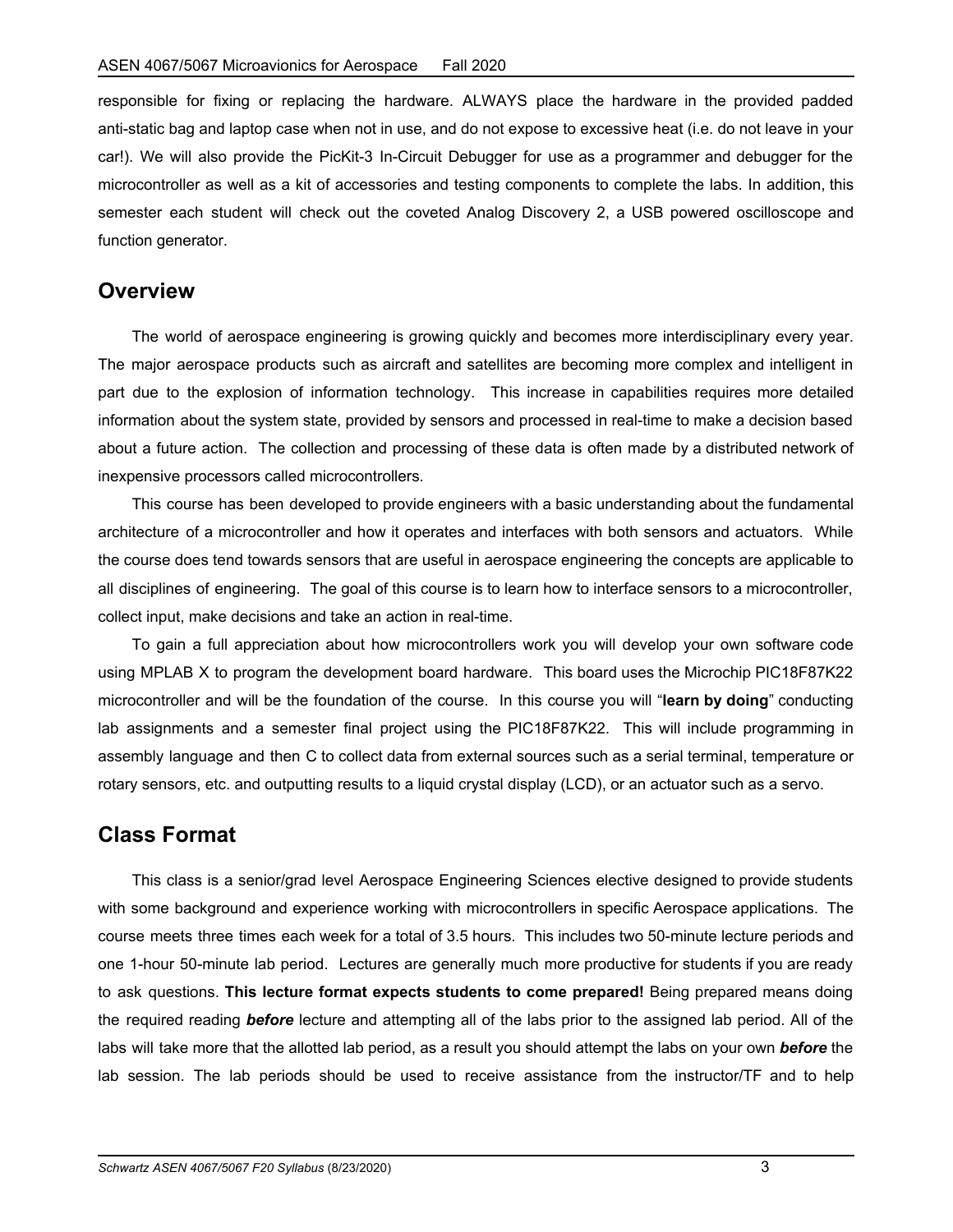troubleshoot and debug. In addition to the lab assignments, your grade for this course will also include two exams, and a final project at the end of the semester. The relative weighting for each is provided below. The idea is to have a dynamic and interactive lecture where we can focus on the material that is giving students the most problem and not spend a lot of time on concepts that can be self-taught.

This class is cross-listed as both a 4000 and 5000 level course. If you are taking this course for graduate credit (5000 level) then you will be expected to answer additional questions and complete more in-depth tasks on your lab assignments and develop a graduate caliber final project. The 4000 and 5000 level students will be graded separately to insure fairness in the evaluation of performance.

#### **Logistics**

- 1. Lectures slides will be posted at least 24 hrs in advance it is expected that you read those lecture slides and then attend lecture online every MW 4:30-5:20pm at this link: <https://cuboulder.zoom.us/j/91542795274>- Zoom sessions will be recorded. Use the password "micro" to get in.
- 2. Lab attendance (unless enrolled as a distance student) is mandatory in some form. You may always choose to attend lab Thursdays 12:50 – 2:40pm over zoom with the course Instructor. Same link as lectures above, same password.

In-person lab attendance is optional, if you prefer to have an in-person experience and help with the lab and your hardware in person with the TF. Room AERO N100 has a capacity of 19 + the TF. This allows each student enrolled to attend lab biweekly if they choose. Attendance will be assigned to half of the class using Sign Up Genius. Please remove your name if you will not be attending and other students may sign up to fill that opened slot in the lab.

- 3. *Students are expected to work independently on all assignments!!* All work submitted *must be your own*, you may only discuss higher-level concepts and approaches with your classmates. **You may not share or tell someone else exactly how to complete the assignment.** We will check your assignments for similarities and penalize you accordingly. The *only* way to learn in this class is to do the programming yourself.
- 4. **INDIVIDUAL** Lab reports are due by 11:59 PM on the specified due date. These labs must be submitted electronically through Canvas. **Late labs will be assessed a 5% penalty for up to 1 hour late, and** then a 15% penalty for that day and each additional day late and will not be accepted after 4 days.
- 5. These are **INDIVIDUAL** lab assignments that make up a significant portion of your final grade. While having code that meets the assigned requirements is important, this is not the only criterion by which the labs are graded. As part of this course you are expected to learn good coding practices, such as reasonable variable names, good documentation practice, good modular coding implementation and coding style. The labs will be graded on whether your solution meets the assigned requirements, code is well documented/commented and has good programming techniques i.e. using efficient loops and functions where appropriate.
- 6. Under *NO circumstances* should get code solutions somewhere or provide your code to another student. Luckily, this has only occasionally been a problem. If you work or speak with another student about your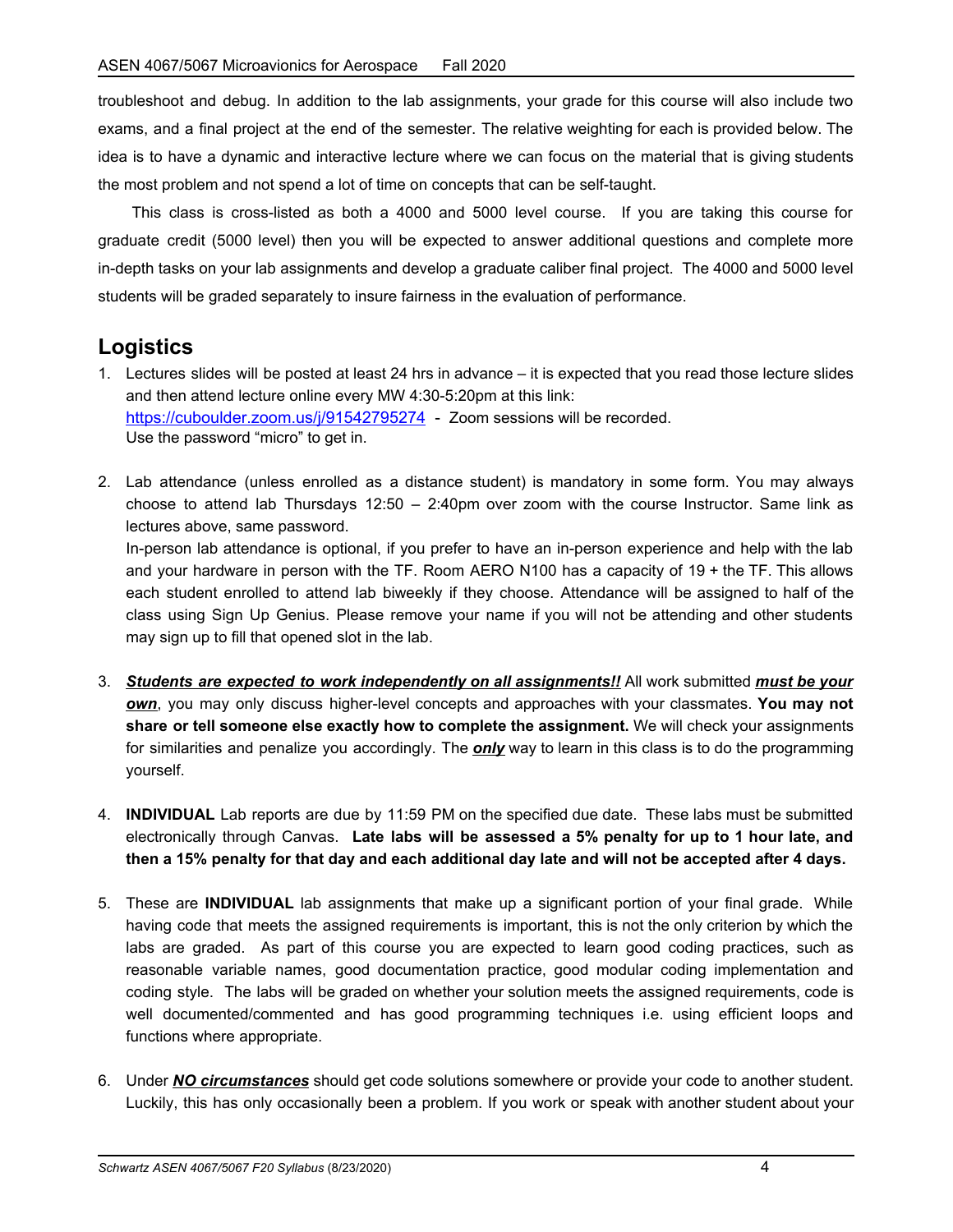ideas, you should provide a reference in your code or report. We will use Turnitin, code checking software and the grading meetings to help determine if your work is original and if you understand what you wrote.

- 7. If you are ill and will not be able to complete an assignment or attend an exam, you must contact the instructor via email as soon as possible to make specific arrangements. Late lab policy is covered above. Make ups for exams are extremely difficult to accommodate. There will be no unexcused exam makeups provided. If you miss an exam, the course instructor will evaluate each case on an individual basis based on the context and information available to decide if a makeup exam will be provided. Students are encouraged to provide as much documentation as possible to enable an informed decision. If necessary, the instructor may choose to use your existing grades to cover your missed grade(s).
- 8. There will be 2 in-lecture Exams and one Final Presentation/Demo for the course. **Exams may be cumulative**. Copying, collaborating, or discussing material during an exam constitutes **cheating and will result in an F for the exam** and will be reported to the University Honor Code. The following dates and times are **mandatory**.

**All students must be available these days/times,** please *plan your schedule* accordingly:

- 
- 
- **–** Final Presentation Slides/Report/Videos
- $P^2$  **Final Peer Reviews**

**– Exam #1 Wednesday Oct 21 st (Online 4:30-5:20pm MST) – Exam #2 Monday Nov 16 th (Online 4:30-5:20pm MST) th 11:59 PM (submitted online) th 11:59 PM (submitted online)**

- 9. Review quizzes will be given but are not for credit but rather to test yourself on the course content and if you are retaining the necessary information.
- 10. The course instructor reserves the right to make changes to the weekly course schedule based on occurring events that require different dispositions. Sufficient advance notice will be given through announcements in class and posting on the web. Changes to this syllabus and schedule may be announced at any time during class periods. We will post the current syllabus and schedule on the Canvas course website.
- 11. Emailed questions will be responded to during normal business hours, i.e. Monday through Friday, 8:00 am – 5:00 pm. Extra questions outside of class and office hours directed to the TF or Instructor that are 24 hours or less of the lab due date or exam date may not receive a timely response. Please utilize the exam reviews given in the lecture prior to exams and office hours effectively.

### **Course Grading**

- 60% 6 Lab Assignments (10% each)
- 20% 2 Exams (10% each)
- 20% Final Project

100% Final Grade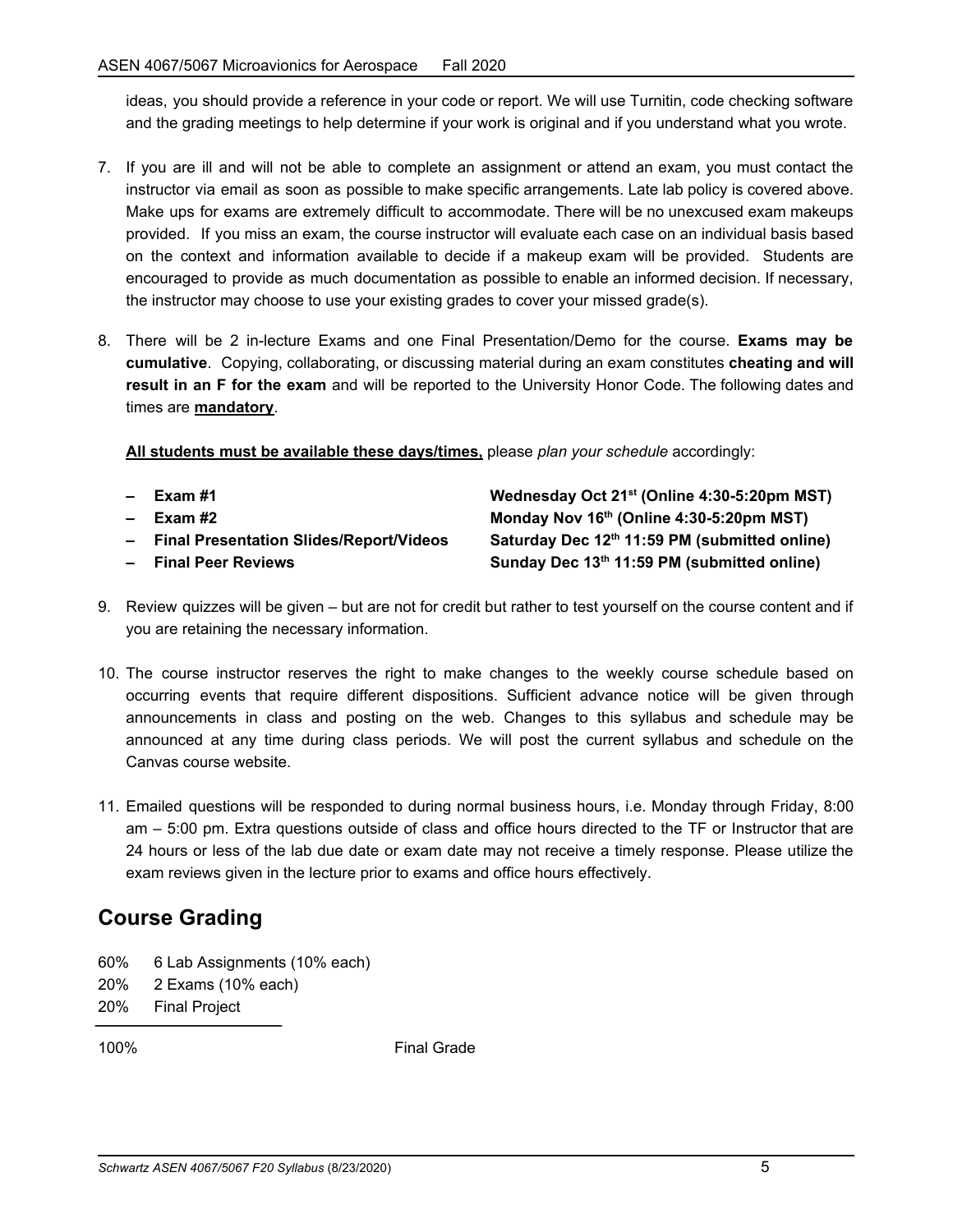### **Grading Meetings**

You will *sign up for a 15 time slot* to meet with the Teaching Fellow after each lab submission to demonstrate your code is working on the hardware and your knowledge and understanding of the code *you have* written as part of the grade for each lab assignment.

### **Grading Disputes**

If you feel that a lab, exam, or project has been graded incorrectly you must submit your complaint in writing via email to the instructor. All complaints must be filed within 1 week after the assignment has been returned to the class. Your written request must clearly state your complaint. Be aware the *entire* assignment will be re-graded during the re-assessment process and the new grade may increase or decrease.

# **Classroom Behavior**

Both students and faculty are responsible for maintaining an appropriate learning environment in all instructional settings, whether in person, remote or online. Whether you will be attending in person or from home, you should treat the remote meeting environment just as professional as the in-person classroom—this includes expectations for your conduct, attire, and environment. Those who fail to adhere to such behavioral standards may be subject to discipline. Professional courtesy and sensitivity are especially important with respect to individuals and topics dealing with race, color, national origin, sex, pregnancy, age, disability, creed, religion, sexual orientation, gender identity, gender expression, veteran status, political affiliation or political philosophy. For more information, see the policies on [classroom](http://www.colorado.edu/policies/student-classroom-and-course-related-behavior) behavior and the [Student](https://www.colorado.edu/sccr/sites/default/files/attached-files/2020-2021_student_code_of_conduct_0.pdf) Code of [Conduct](https://www.colorado.edu/sccr/sites/default/files/attached-files/2020-2021_student_code_of_conduct_0.pdf).

# **Requirements for COVID-19**

As a matter of public health and safety due to the pandemic, all members of the CU Boulder community and all visitors to campus must follow university, department and building requirements, and public health orders in place to reduce the risk of spreading infectious disease. Required safety measures at CU Boulder relevant to the classroom setting include:

- maintain 6-foot distancing when possible,
- wear a face covering in public indoor spaces and outdoors while on campus consistent with state and county health orders,
- clean local work area,
- practice hand hygiene,
- follow public health orders, and
- if sick and you live off campus, do not come onto campus (unless instructed by a CU Healthcare professional), or if you live on-campus, please alert CU Boulder Medical [Services.](https://www.colorado.edu/healthcenter/coronavirus-updates/symptoms-and-what-do-if-you-feel-sick)

Students who fail to adhere to these requirements will be asked to leave class, and students who do not leave class when asked or who refuse to comply with these requirements will be referred to Student [Conduct](https://www.colorado.edu/sccr/) and Conflict [Resolution](https://www.colorado.edu/sccr/). For more information, see the policies on [COVID-19](https://www.colorado.edu/policies/covid-19-health-and-safety-policy) Health and Safety and [classroom](http://www.colorado.edu/policies/student-classroom-and-course-related-behavior) [behavior](http://www.colorado.edu/policies/student-classroom-and-course-related-behavior) and the Student Code of [Conduct.](http://www.colorado.edu/osccr/) If you require accommodation because a disability prevents you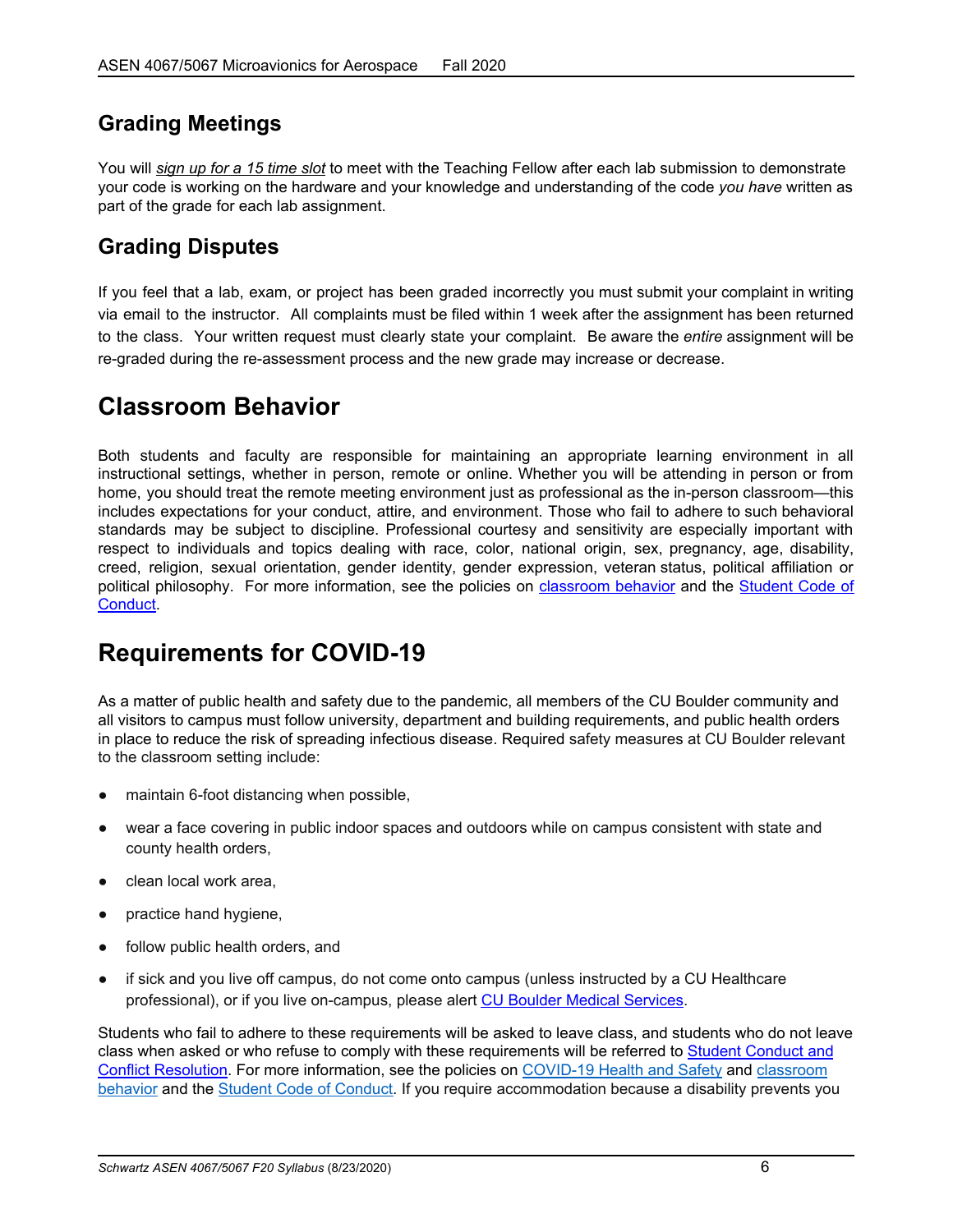from fulfilling these safety measures, please see the "Accommodation for Disabilities" statement on this syllabus.

Before returning to campus, all students must complete the COVID-19 Student Health and [Expectations](https://www.colorado.edu/protect-our-herd/how#anchor1) [Course](https://www.colorado.edu/protect-our-herd/how#anchor1). Before coming on to campus each day, all students are required to complete a Daily [Health](https://www.colorado.edu/protect-our-herd/daily-health-form) Form. For the in person lab time, you may be reminded of the responsibility to complete the Daily [Health](https://www.colorado.edu/protect-our-herd/daily-health-form) Form and *given time during lab to complete it.*

Students who have tested positive for COVID-19, have symptoms of COVID-19, or have had close contact with someone who has tested positive for or had symptoms of COVID-19 must stay home and complete the Health [Questionnaire](https://www.colorado.edu/protect-our-herd/daily-health-form) and Illness Reporting Form remotely. In this class, if you are sick or quarantined**, you must email the instructor and TF: [Trudy.Schwartz@colorado.edu,](mailto:Trudy.Schwartz@colorado.edu) [Lara.Lufkin@colorado.edu.](mailto:Lara.Lufkin@colorado.edu)** Under FERPA you do not need to tell us why you are sick, but we do need to be notified of your absence. We also ask that you remove yourself from the Sign Up Genius (link provided on Canvas) to give an opportunity for other students who wish to come in person the ability to use a spot in the classroom for Thursday labs.

# **Accommodation for Disabilities**

If you qualify for accommodations because of a disability, please submit your accommodation letter from Disability Services to your faculty member in a timely manner so that your needs can be addressed. Disability Services determines accommodations based on documented disabilities in the academic environment. Information on requesting accommodations is located on the [Disability](https://www.colorado.edu/disabilityservices/) Services website. Contact Disability Services at 303-492-8671 or [dsinfo@colorado.edu](mailto:dsinfo@colorado.edu) for further assistance. If you have a temporary medical condition, see [Temporary](http://www.colorado.edu/disabilityservices/students/temporary-medical-conditions) Medical Conditions on the Disability Services website.

This course requires the use of MPLAB X, Realterm and Waveforms software as well as the EasyPIC PRO v7 *hardware which has not yet been reviewed fully for accessibility. This course also uses Piazza for class discussions, which may not be fully accessible to users using assistive technology. If you use assistive technology to access the course material, please contact your faculty member immediately to discuss. If you use assistive technology to access the course material, please contact the Instructor and Disability Services at 303-492-8671 or by e-mail at [dsinfo@colorado.edu](mailto:dsinfo@colorado.edu?subject=) as soon as possible to discuss other effective means for providing equal alternate access.*

# **Preferred Student Names and Pronouns**

CU Boulder recognizes that students' legal information doesn't always align with how they identify. Students may update their preferred names and pronouns via the student portal; those preferred names and pronouns are listed on instructors' class rosters. In the absence of such updates, the name that appears on the class roster is the student's legal name.

# **Honor Code**

All students enrolled in a University of Colorado Boulder course are responsible for knowing and adhering to the Honor Code. Violations of the policy may include: plagiarism, cheating, fabrication, lying, bribery, threat, unauthorized access to academic materials, clicker fraud, submitting the same or similar work in more than one course without permission from all course instructors involved, and aiding academic dishonesty. All incidents of academic misconduct will be reported to the Honor Code ([honor@colorado.edu\)](mailto:honor@colorado.edu); 303-492-5550). Students who are found responsible for violating the academic integrity policy will be subject to nonacademic sanctions from the Honor Code as well as academic sanctions from the faculty member. Additional information regarding the [Honor](https://www.colorado.edu/osccr/honor-code) Code academic integrity policy can be found at the Honor Code Office [website.](https://www.colorado.edu/osccr/honor-code)